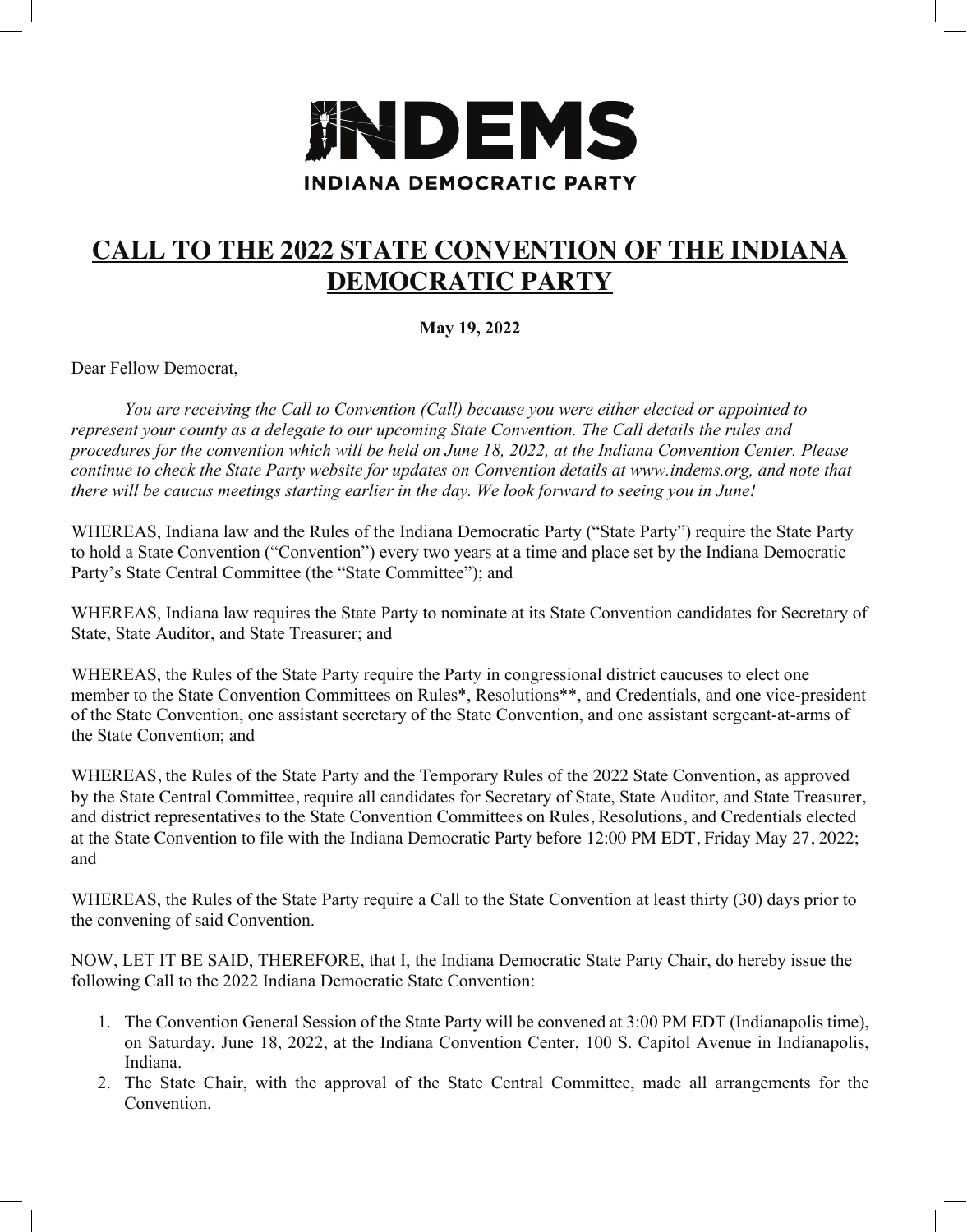- 3. Congressional district caucus meetings of the state delegates to the Convention will take place at 10:00 AM EDT (Indianapolis time), on June 18, 2022, at the Indiana Convention Center in Indianapolis, Indiana.
- 4. The names of all duly elected delegates to the Convention, by law, are forwarded to the State Party by the County Clerk of the County in which the elected delegates reside. All elected delegates to the Convention who cannot attend the Convention must make notification in writing of their intention to be absent to the County Chair of the County in which they reside. The County Chair will then certify and authorize the elected alternate. The County Chair will also submit to the State Party names to fill state delegate vacancies. Names of alternates and delegate vacancies must be filed with the State Party no later than 5:00 P.M. EDT Friday, June 10, 2022.
- 5. Per the Temporary Rules for the 2022 State Convention, all candidates for the Democratic nomination for Secretary of State, State Auditor, and State Treasurer, and district representatives to the State Convention Committees on Rules, Resolutions, and Credentials elected at the State Convention must file with the Indiana Democratic Party before 12:00 PM EDT, Friday May 27, 2022. Filings will be accepted starting on May 3, 2022. Any candidate may withdraw his or her name as a candidate at any time prior to nomination. The State Chair may reject any declaration or application of any candidate for any office if the State Chair determines that the candidate is not affiliated with the Indiana Democratic Party.
- 6. Election for the Democratic nomination for Secretary of State, State Auditor, and State Treasurer shall, if contested, be on Indiana Election Commission certified election equipment.
- 7. Constituency Caucus meetings of state delegates to the Convention will take place at 12:30 PM EDT (Indianapolis time), on Saturday, June 18, 2022, at the Indiana Convention Center in Indianapolis, Indiana. The following caucus meetings are already planned –College Democrats, Young Democrats, African-American Caucus, Stonewall Democrats, Latino Caucus, Labor Caucus, and Women's Council.
- 8. The State Committee of the Indiana Democratic Party shall meet to conduct State Convention-related business June 17, 2022, at 10:30 AM EDT, at the Skyline Club in downtown Indianapolis.
- 9. The State Committee approved 2,506 state delegates apportioned amongst the 92 counties.
- 10. Official results of the congressional district caucus elections will be announced at the Convention.
- 11. Official results of the election for the State Party's nomination of Secretary of State, State Auditor, and State Treasurer will be announced at the Convention and transmitted to the Secretary of State of the State of Indiana.

 $05/19/2022$  this should

Date Mike Schmuhl, Chair Indiana Democratic Party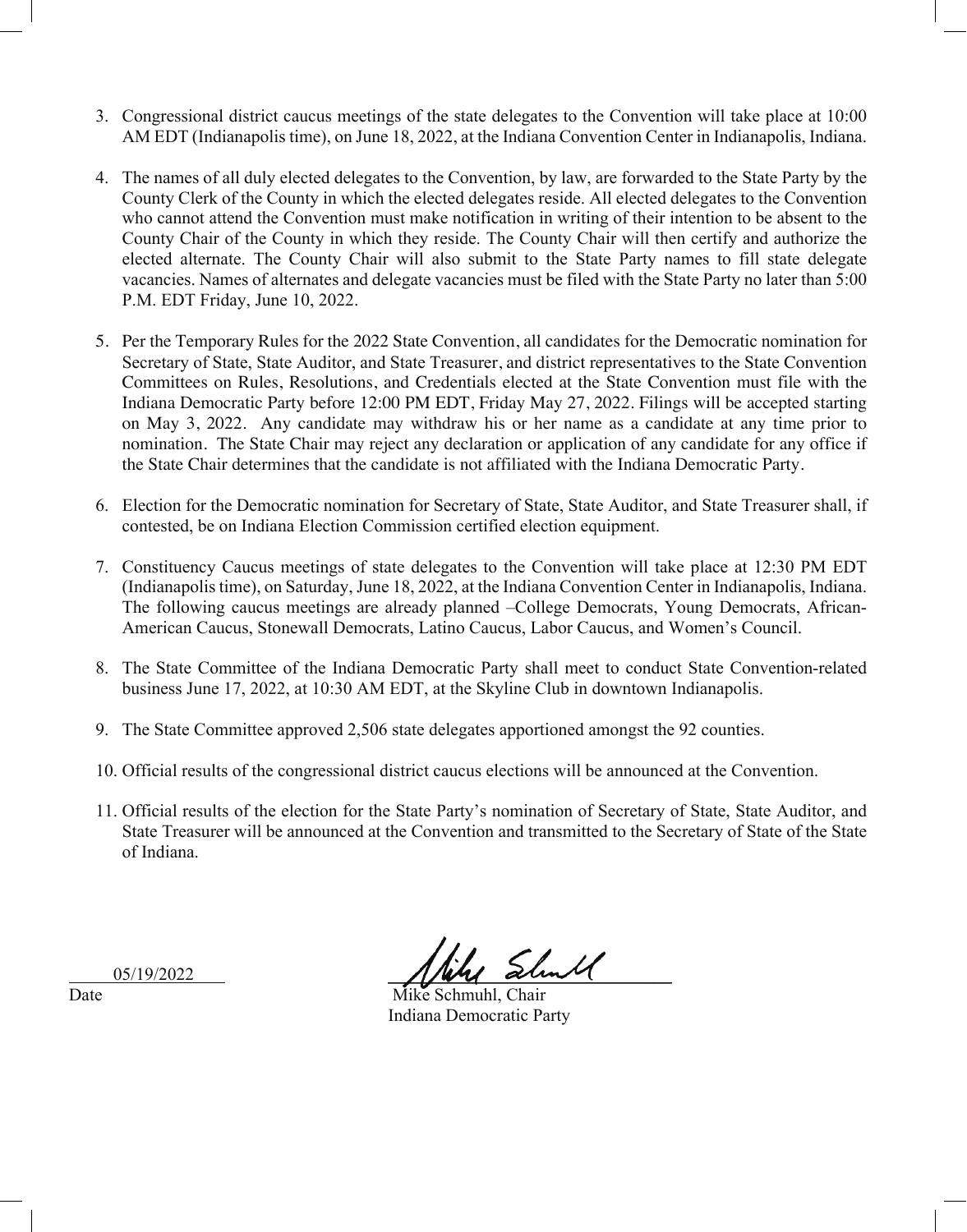\*The Rules Committee of the Convention may only consider and adopt the Temporary Rules of the 2022 State Convention. Changes to IDP Party Rules can only be made by the State Central Committee and will not be considered by the Rules Committee of the Convention.

\*\* Draft resolutions not requiring signatures to be considered by the Resolutions Committee of the Convention should be submitted by 12:00 PM EDT on Monday, June 6, 2022 to Resolutions@indems.org for review and distribution to members of the Temporary Resolutions Committee prior to the State Convention.

### **ADDITIONAL INFORMATION**

### Credentialing

Delegates must pick up his or her credentials by 9:30 A.M. EDT on Saturday, June 18, 2022, at the designated area in the Indiana Convention Center. No delegate credentials will be distributed after that time. County Chairs may gather their delegation's credentials prior to the pick-up deadline if the Chair signs for the credentials.

#### Resolutions Procedures

- Resolutions for consideration should be submitted to Resolutions@indems.org by 12:00 PM EDT on Monday, June 6, 2022.
- Per the Temporary Rules of the State Convention:
	- o The Resolutions Committee shall consider for inclusion in its report resolutions that are supported by the authenticated signatures of 25% of the authorized number of delegates eligible and present at Convention. Original signatures and the resolution must be submitted to Lauren Ganapini of the Indiana Democratic Party by 10:00 A.M. EST on June 18, 2022.
	- o Resolutions considered by the Resolutions Committee and found to be meritorious by a two-thirds majority of the members, or which originated with the Resolutions Committee and are supported by two-thirds of the members, may be included in the Report of the Resolutions Committee. The Report of the Resolutions Committee shall be adopted by the Convention by voice vote upon a motion by the Temporary or Permanent Chair. The Resolutions Committee shall meet on June 22, 2022, at 1:30 P.M.

Paid for by the Indiana Democratic State Central Committee, www.indems.org. Not authorized by any candidate or candidate's committee.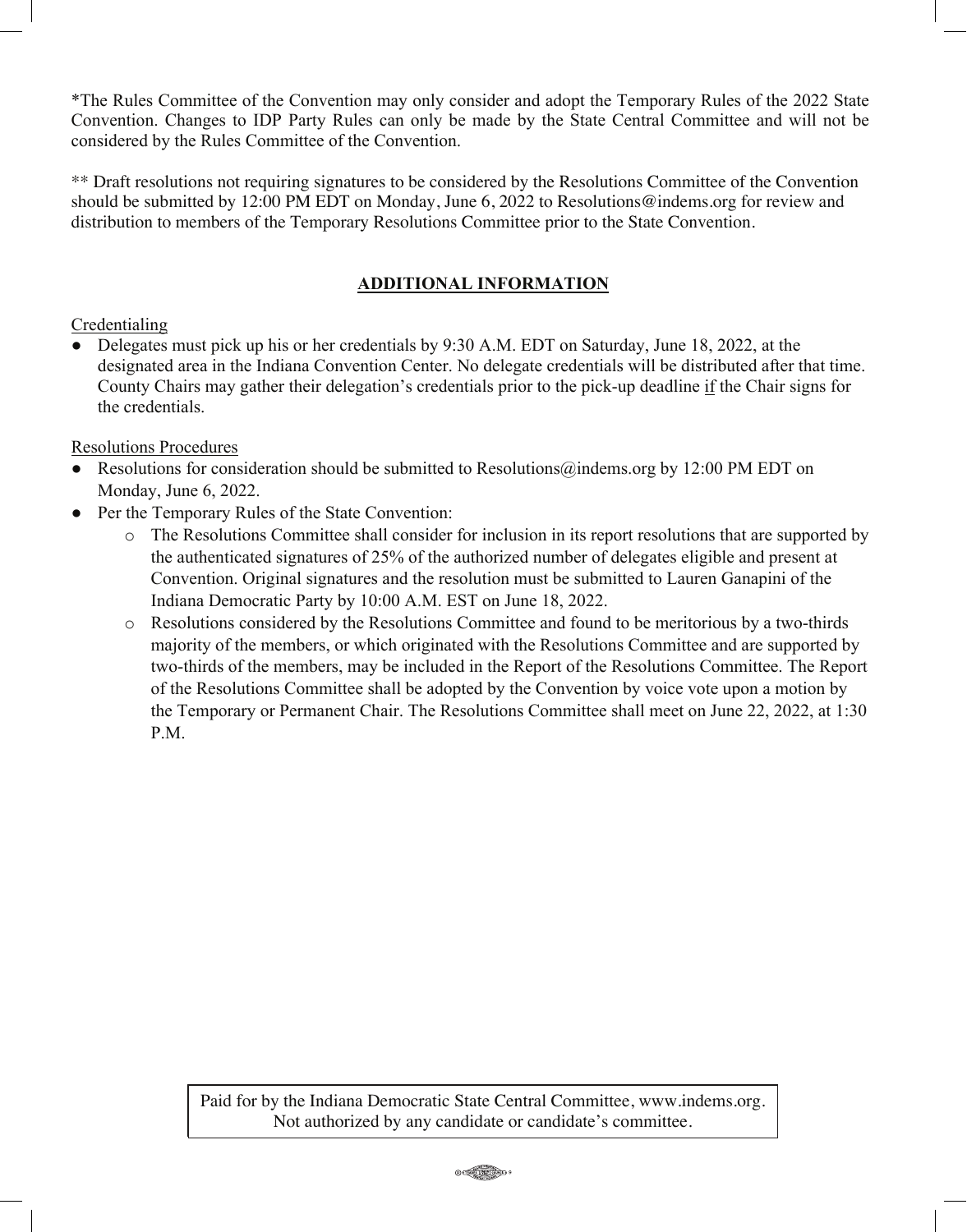# **THE INDIANA DEMOCRATIC PARTY**

# **2022 HOOSIER HOSPITALITY DINNER & STATE CONVENTION**

# **TENTATIVE** – **Schedule of Events –**

**ALL EVENTS WILL TAKE PLACE AT**

## **INDIANA CONVENTION CENTER**

**unless otherwise noted**

*This Schedule is subject to change.* 

Please visit **https://www.indems.org/2022-big-dem-weekend** for up-to-date information.

## **FRIDAY, JUNE 17TH HOOSIER HOSPITALITY (HH) DINNER**

| Time                              | Event                                             | Location            |
|-----------------------------------|---------------------------------------------------|---------------------|
| 10:30am - 2:00pm                  | <b>SCC Lunch Meeting*</b>                         | <b>Skyline Club</b> |
|                                   | *Convention business begins at 12:00 p.m.         |                     |
| $3:00 \text{pm} - 4:00 \text{pm}$ | <b>Temporary Credentials Committee</b>            | <b>IDP</b> Office   |
| $5:00 \text{pm} - 7:00 \text{pm}$ | <b>State HH Dinner Check-In</b>                   | Hall J Lobby        |
| $5:30$ pm - $7:00$ pm             | <b>State HH Sponsors' Reception</b>               | RM 235              |
| $6:00 \text{pm} - 7:00 \text{pm}$ | <b>General Reception Cocktail Hour (cash bar)</b> | Hall J Lobby        |
| 7:00pm - 10:00pm                  | <b>State HH Dinner</b>                            | Hall J              |
| $10:00$ pm                        | <b>IN Young Democrats Official HH After Party</b> | Loughmiller's Pub   |

## **SATURDAY, JUNE 18TH STATE CONVENTION**

| Time               | Event                                               | Location     |
|--------------------|-----------------------------------------------------|--------------|
| $7:00$ am – 9:30am | Delegate Registration*                              | Hall K Lobby |
|                    | *Delegate credentials MUST be picked up by 9:30 am. |              |
| $9:00$ am - 6:00pm | <b>Vendor Booths</b>                                | Hall K Lobby |